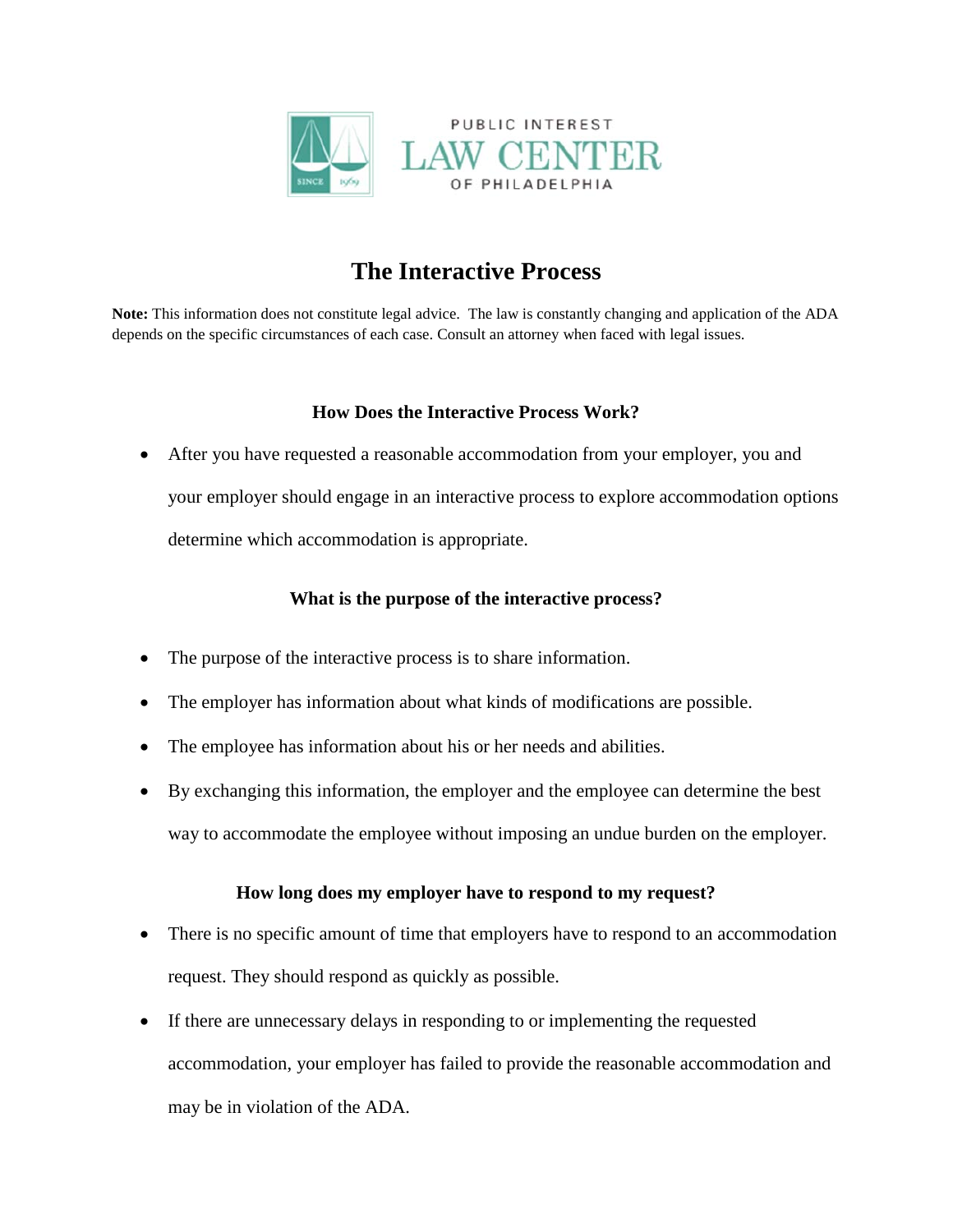#### **What are my employer's obligations in the interactive process?**

- Once your employer receives your request for an accommodation, they may either implement the requested accommodation or initiate an informal interactive process with you to decide what form of reasonable accommodation is appropriate.
- If the employer has concerns about the difficulty or cost of implementing an accommodation, the employer must begin the interactive process to consult with you.
- In the interactive process the employer should:
	- 1. Consider the purpose of the job position and its essential functions;
	- 2. Consult with the employee to identify the job-related limitations caused by her disability and how those limitations could be overcome with an accommodation;
	- 3. Consult with the employee to discuss potential accommodations; and
	- 4. Consider the preference of the employee when selecting the accommodation
- During the interactive process, the employer may offer alternative reasonable accommodations and discuss their effectiveness with the employee.
- Ultimately, the employer can decide which reasonable accommodation to implement if there are multiple reasonable accommodations possible.

#### **What are my obligations as an employee in the interactive process?**

- If your employer wishes to discuss your accommodation request, you must participate in the interactive process with your employer.
- If your employer initiates the interactive process and you fail to respond, your employer does not have to provide an accommodation.
- Your employer has the right to choose which accommodation will be instituted if multiple reasonable accommodations are available.